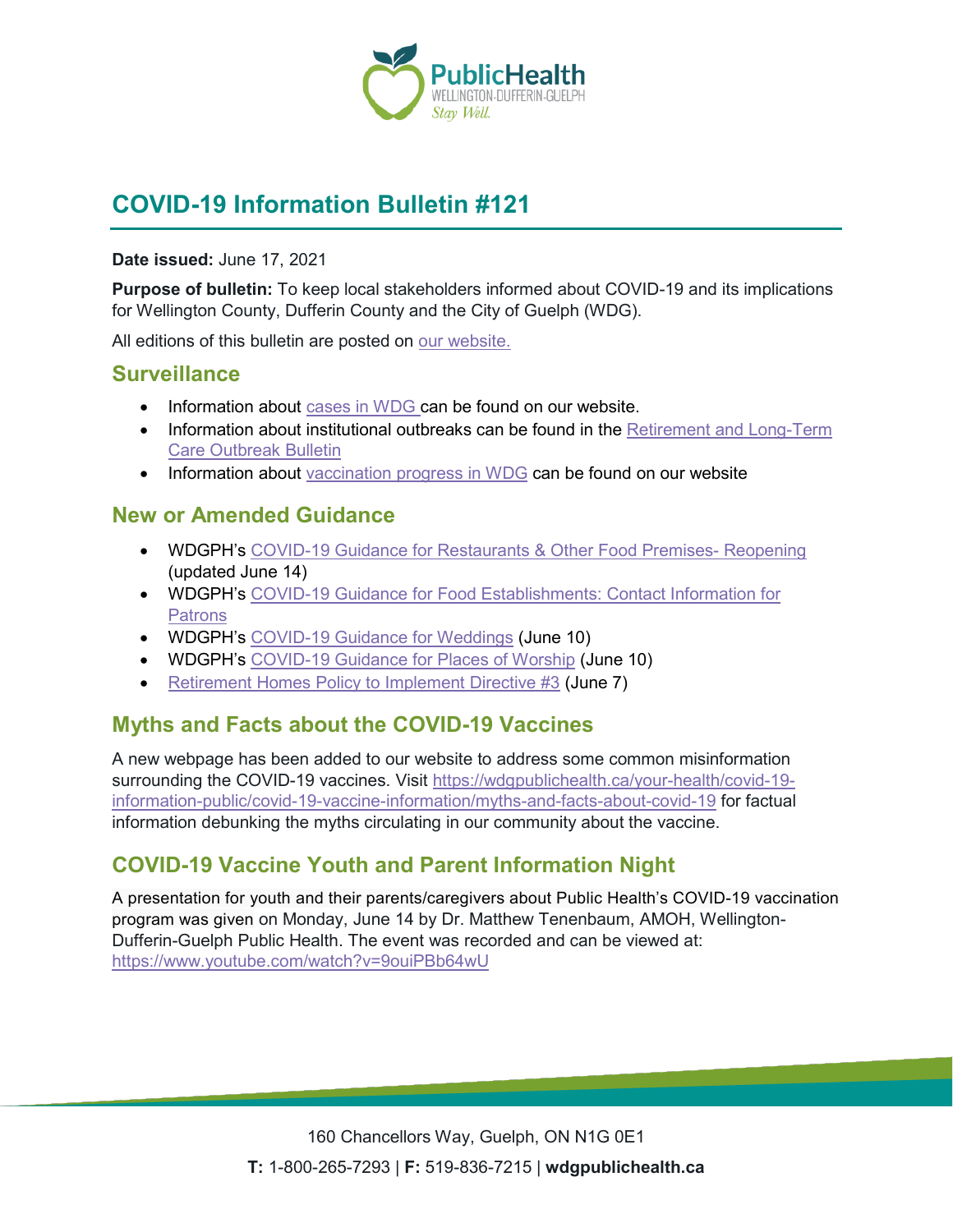

# **Second Dose Appointments**

We are currently offering second dose appointments as per the provincial eligibility criteria. Visit our [website](https://wdgpublichealth.ca/your-health/covid-19-information-public/covid-19-vaccine-information/first-and-second-dose) for information on who is eligible to book and when to call for an appointment through Public Health. Anyone who is eligible based on the provincial criteria may also book their second dose at a pharmacy or with their healthcare provider if they are offering it, regardless of where the first dose was administered.

### **Vaccine Resources**

- PHAC's [Ask the Experts Video Series: COVID-19 Vaccines Questions](https://www.canada.ca/en/health-canada/services/video/ask-experts-covid-19-vaccines.html) (June 15)
- WDGPH's [COVID-19 Vaccine Bulletin #27](https://www.wdgpublichealth.ca/sites/default/files/wdgph_covid-19_vaccine_bulletin_27_june_14_2021.pdf) (June 14)
- Ministry of Health's [AstraZeneca/COVISHIELD COVID-19 Vaccine Second Dose Q&A](https://www.health.gov.on.ca/en/pro/programs/publichealth/coronavirus/docs/vaccine/providers_AZ_QA_second_dose.pdf)  [for Health Care Providers](https://www.health.gov.on.ca/en/pro/programs/publichealth/coronavirus/docs/vaccine/providers_AZ_QA_second_dose.pdf) (June 14)
- Ministry of Health's [COVID-19 Vaccine Information for Individuals that Received a First](https://www.health.gov.on.ca/en/pro/programs/publichealth/coronavirus/docs/vaccine/COVID-19_vaccine_info_AZ_2nd_dose.pdf)  [Dose of the AstraZeneca COVID-19 Vaccine/COVISHIELD Vaccine](https://www.health.gov.on.ca/en/pro/programs/publichealth/coronavirus/docs/vaccine/COVID-19_vaccine_info_AZ_2nd_dose.pdf) (June 14)
- Ministry of Health's COVID-19 [Vaccine Series Second Dose Eligibility Quick Reference](https://www.health.gov.on.ca/en/pro/programs/publichealth/coronavirus/docs/vaccine/COVID-19_vaccine_series_quick_ref_chart.pdf) (updated June 14)

### **Announcements and Changes to Services**

- On June 17, the [Government of Ontario](https://news.ontario.ca/en/release/1000367/accelerated-second-dose-eligibility-continues-ahead-of-schedule) announced it is continuing to accelerate its vaccine rollout by expanding eligibility for second doses ahead of schedule.
- On June 12, the [Government of Ontario](https://news.ontario.ca/en/release/1000329/ontario-accelerates-second-doses-of-astrazeneca-covid-19-vaccine) announced it is further accelerating the second dose interval for individuals who received their first dose of an AstraZeneca COVID-19 vaccine to eight weeks, with informed consent, from 12 weeks.
- On June 11, the [Government of Ontario](https://news.ontario.ca/en/release/1000284/ontario-extending-temporary-wage-increase-for-personal-support-workers) announced is investing \$141 million to extend the temporary wage increase for personal support workers and direct support workers in publicly funded home and community care, long-term care, public hospitals, and social services sectors to help retain the workforce needed to provide care during the COVID-19 pandemic.
- On June 11, [Health Canada](https://www.canada.ca/en/health-canada/news/2021/06/update-on-janssen-covid-19-vaccines-made-with-drug-substance-from-emergent-biosolutions.html) announced that after a quality review, it would not be releasing the Janssen vaccines that are currently in quarantine
- On June 10, the [Government of Ontario](https://news.ontario.ca/en/release/1000317/ontario-further-accelerates-second-doses-in-delta-hot-spots) declared Wellington-Dufferin-Guelph a Delta variant hotspot.

## **Additional Resources**

- PHAC's [Video: Limit the Spread of COVID-19](https://www.canada.ca/en/public-health/services/video/covid-19-limit-spread.html) (June 16)
- PHO's [Pre-camp Planning: COVID-19 Preparedness and Prevention for Overnight](https://www.publichealthontario.ca/-/media/documents/ncov/sch/2021/06/covid-19-overnight-camps-pre-planning-preparedness-prevention.pdf?la=en)  [Camps Checklist](https://www.publichealthontario.ca/-/media/documents/ncov/sch/2021/06/covid-19-overnight-camps-pre-planning-preparedness-prevention.pdf?la=en) (updated June 16)
- PHO's [COVID-19 B.1.617 Variant of Interest –](https://www.publichealthontario.ca/-/media/documents/ncov/covid-wwksf/2021/06/wwksf-covid-19-b1617.pdf?la=en) What We Know So Far (published June 16)
- PHO's Daily Camp Operations: COVID-19 Preparedness and Prevention for Overnight [Camps Checklist](https://www.publichealthontario.ca/-/media/documents/ncov/sch/2021/06/covid-19-overnight-camps-operations-preparedness-prevention.pdf?la=en) (updated June 16)